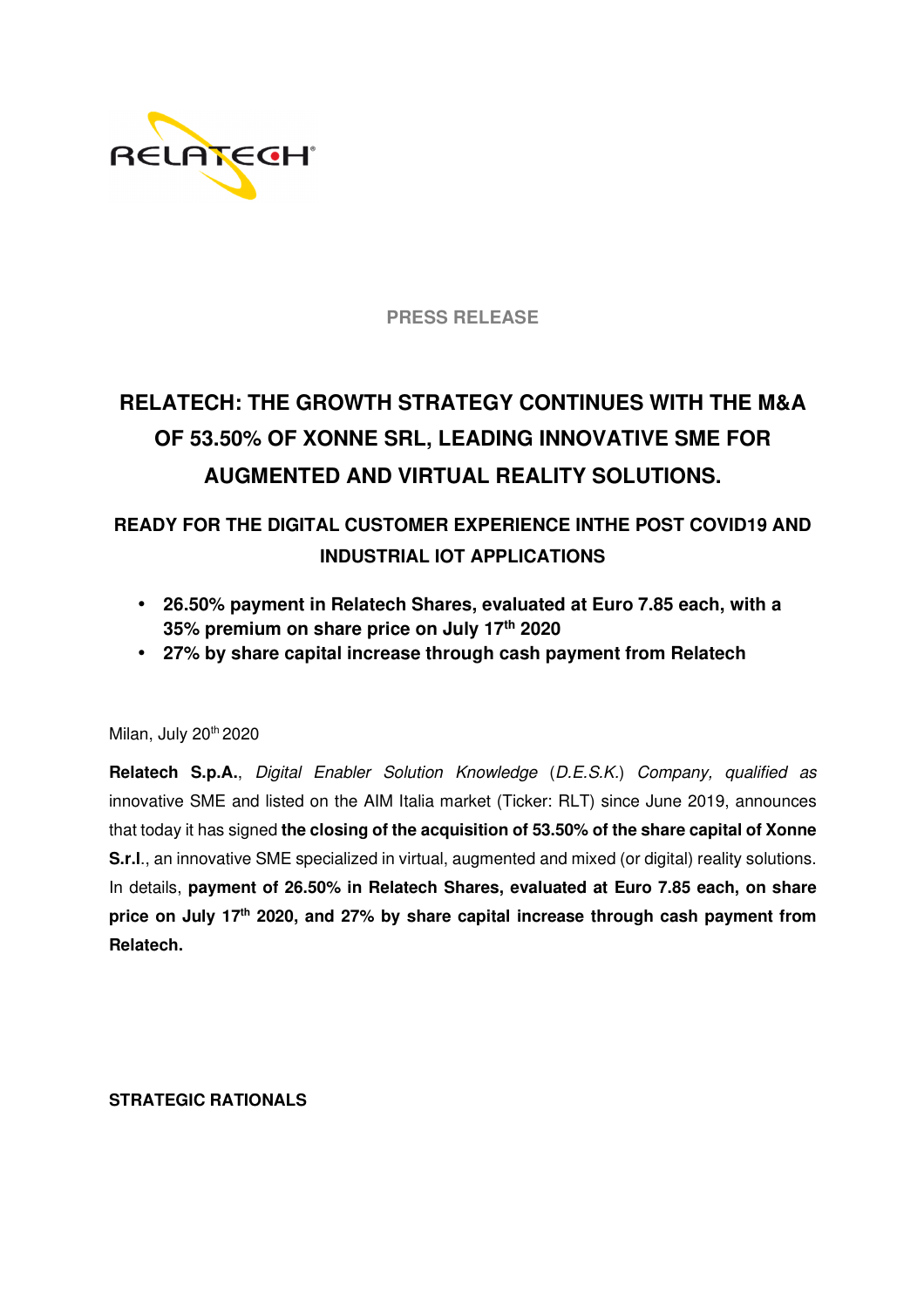

The aforementioned acquisition takes on a particularly strategic and decisive value for Relatech, which through Xonne frontier technologies, proven skills and know-how, will further enhance its **business model** by strengthening its digital and cloud based platform **RePlatform**; will further diversify the offer with a wider set of digital services and solutions and consolidate its competitive position by attacking new market sectors. The Xonne M&A transaction, only one month after the closing of the acquisition of Mediatech (closing completed on 23/06/2020), represents the seventh target integration for Relatech, confirming the solid strategy undertaken by the top management of the Company which continues its growth path based on the **3M Strategy**, **Merge**, **Management**, **Margin**.

#### **In 2019 Xonne, based in Parma, achieved a turnover of approximately Euro 713 thousand.**

Born in 2011, Xonne is an Innovative SMB specialized in Digital Enabler Technologies, such as **Augmented & Virtual Reality** (AR and VR), **Mixed Reality** (MR, also called "DR" digital reality) and **Internet of Things** (IoT), develops highly innovative digital solutions and applications dedicated to the world of **mobile**, **computer vision** and **wearable** to make the user experience total and immersive at 360°, also useful to address social distancing needs required by anti **COVID19** regulations. Xonne specializes in the creation of VR/AR solutions, such as wearable devices, which allow the user to interact and manipulate objects with total freedom of movement within specific virtual environments. **Thanks to the use of 3d oculos, for example, the user can test the effectiveness and functionality of the production line of an industrial machinery in a totally simulated mode starting from the design of the machine itself, even if it has not yet been created, enabling Industrial IOT applications.**

The integration of Xonne marks the beginning of a real *industrial partnership* with Relatech and starts a synergistic collaboration that aims to:

- i) Feed and further enhance the digital cloud-based platform **RePlatform**, strengthening the Group's business model;
- ii) develop new digital solutions using Mobile and AR/VR technologies on sectors like **Digital Customer Experience** for the creation of new ways of engaging customers ready for the post-COVID9 era, and **Industrial IoT** for the creation of Digital Twins models for the intelligent monitoring of industrial systems and processes;
- iii) Penetrate new market sectors through **cross-selling** and **up-selling** activities aiming to enlarge the Group's **customer base**.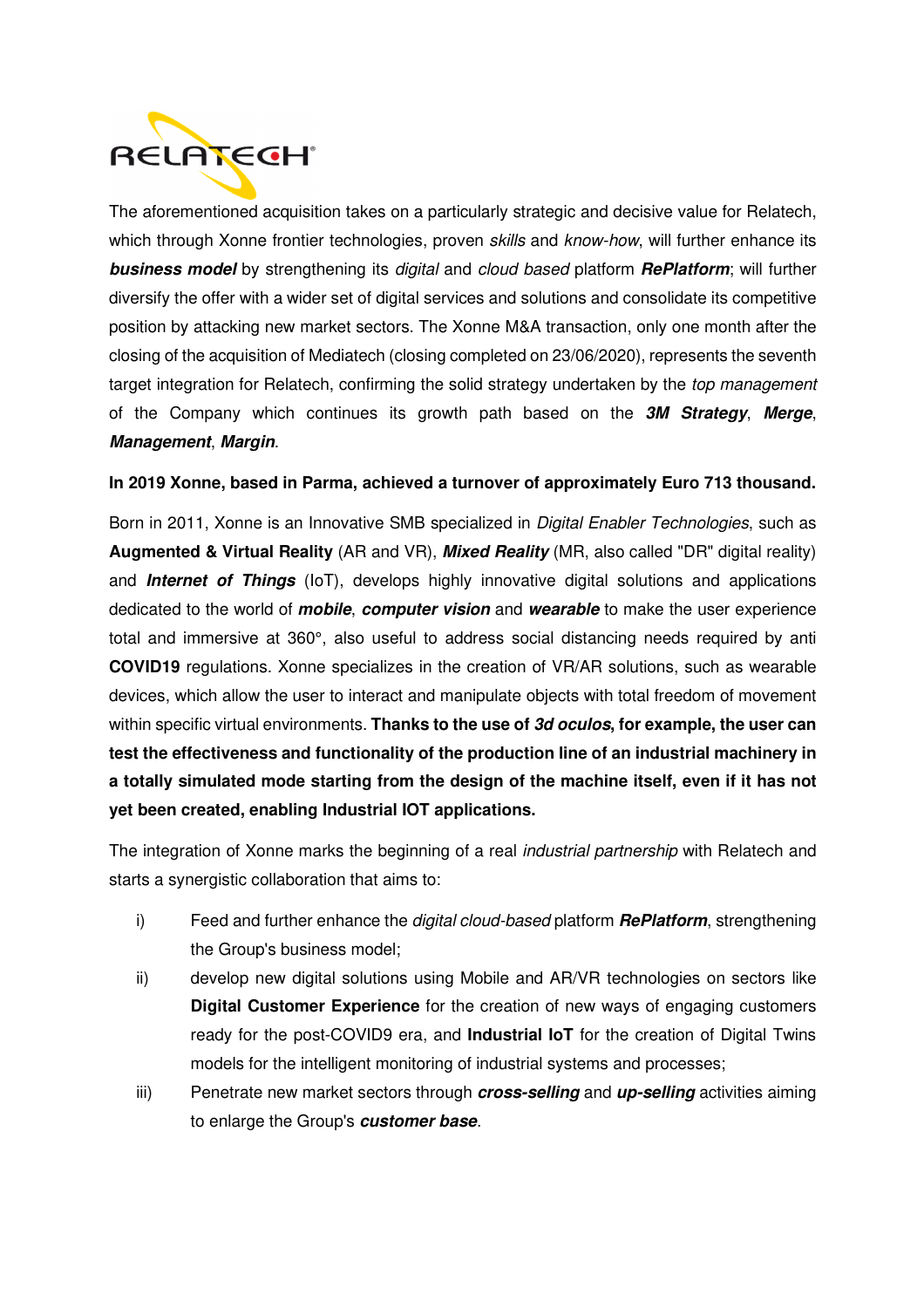

**Pasquale Lambardi**, **CEO of the Relatech group**, comments on the transaction: "the integration of Xonne confirms the growth strategy of the Company, which aims to acquire targets capable of integrating with our business model, bringing significant added value and capable of activating strategic **industrial partnerships** for the development of the Group. The operation, in fact, increases our skills in the development of digital solutions in the **IoT** and **Virtual**, **Augmented** and **Mixed Reality** world. The virtual reality market, both in the B2C and B2B segment, with high investment values, in fact, according to the forecasts of a recent IDC study, world spending in AR and VR is estimated at about 160 billion dollars by 2023 with an annual growth rate for the next 5 years of 78.3% (CAGR 2018-23). It is now known that **Digital Reality** devices have reached levels of improvement and reliability such that they can be valid work tools within the industry, which can rethink and reshape its corporate assets. In this regard, in fact, the analysts of **Klecha&Co.**, show that an increasing number of companies have already assessed investments in AR and VR and that the industry's expenditure will be approximately 121 billion dollars by 2023, exceeding by three times that of consumers (about \$40 billion). The goal is therefore to actively collaborate in the development of new vertical solutions within this market segment, in which Xonne is highly specialized and in this way enhance the solidity of our business model based on **RePlatform**. This integration, the seventh in the last 5 years, confirms the Group's growth strategy, namely the **3M Strategy**, **Merge**, **Management** and **Margin**, in which Merge does not translate as a mere acquisition of a target but the beginning of a tangible and strategic partnership, and that is why we consider Xonne, its partners and employees as an integral part of the Group and in this regard. Despite being a young and strongly innovative company with important investment made in technology, Xonne has closed 2019 with **an Ebitda of approximately 4% of the revenues and a PFN close to zero**. On behalf of all Relatech, we welcome new colleagues."

"Working on the move is today a mandatory requirement for all companies as the Covid-19 lockdown has shown us", **highlights Alessio Garbi, CEO Xonne**. "The need for companies to identify new collaborative approaches with customers, suppliers and even employees based on Mobile technologies that have been Xonne's core business since its inception has become increasingly clear. Innovative solutions based on Augmented and Virtual Reality will allow companies to increase productivity, quality of services and their competitiveness. Xonne's growth in recent years on these technologies will be consolidated thanks to the important industrial partnership with Relatech and the integration with their existing services and solutions (RePlatform). The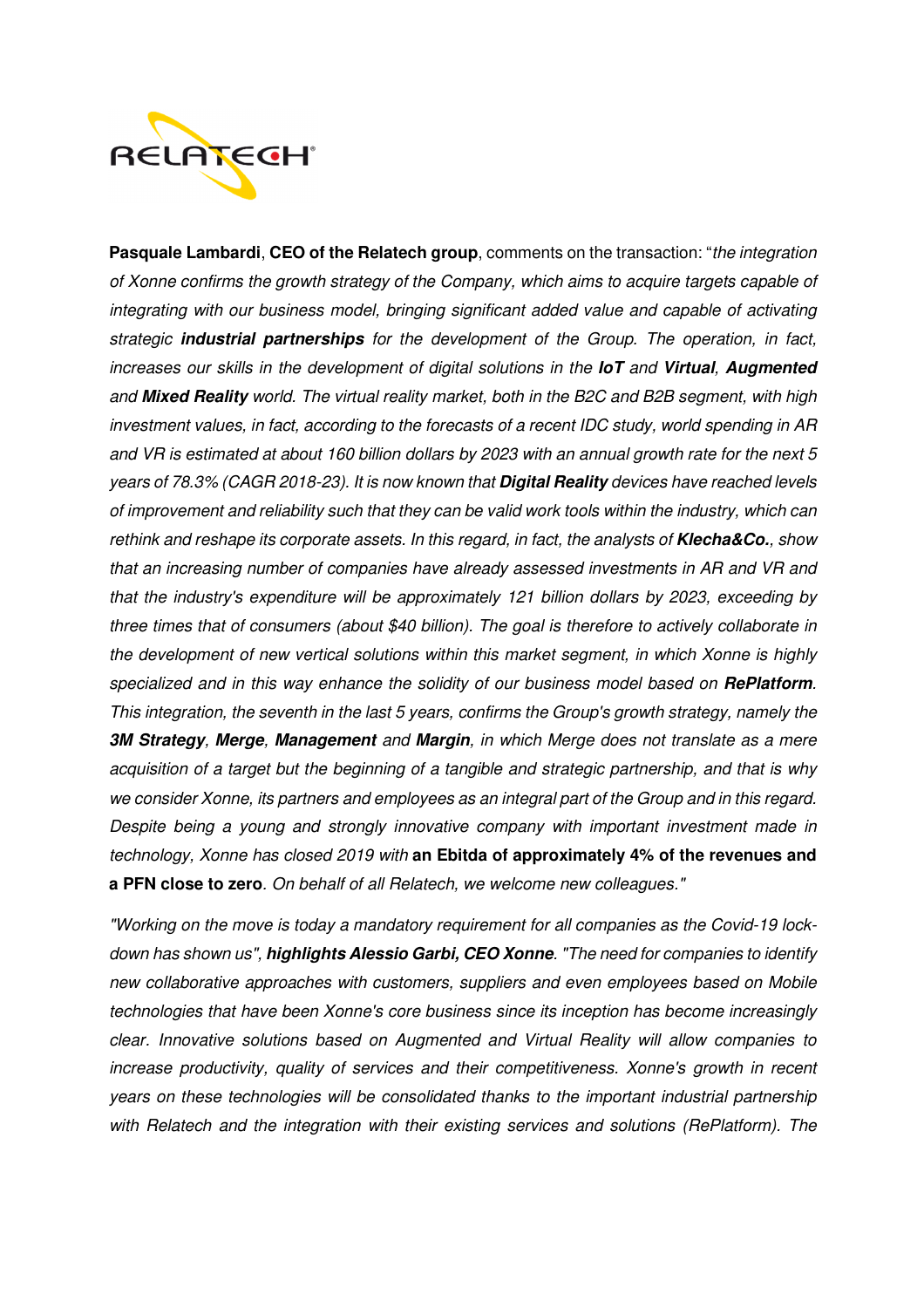

investments of companies on the "mixed reality" is an important confirmation of our future technological direction. Starting from the experiences gained so far, Xonne aims to create new solutions on specific market segments such as Healthcare, Logistics and Industry. With the Relatech-Xonne operation we consolidate the experiences gained by the entire team with the aim of further strengthening it with investments, making us ready for the challenges of the coming years. "

### **TRANSACTIONS STRUCTURE**

The transaction, concluded for a consideration of approximately Euro 317,000 (for 53.50% of the investment), involves the payment at closing of a component in kind through the sale of a total of **n. 20,000 Relatech shares conventionally valued at an amount of Euro 7.85 each** (**i.e. with a premium of approximately 35% of the last share price recorded at the end of the last trading day before the announcement date)**, and a cash component of € 160,000 by way of increase in the Target's share capital.

Relatech and the Sellers have also signed a five-year shareholders' agreement aimed at regulating the terms and conditions of the relationships between them as Xonne shareholders, as well as the provisions on *corporate governance* and the transfer of investments to the target including the concession of reciprocal purchase and sale options (put & call) aimed at transferring the residual share capital of Xonne over a medium-term time horizon and respectively from December 31, 2021 and December 31, 2022, all for a consideration to be determined based on a multiple of Xonne's Ebitda net of the related Net Financial Position at the time of exercise of the option.

The sellers (not related parties) will accrue an earn-out to be determined on the basis of the achievement of certain Xonne performance parameters in the years up to 2022 and undertake a specific *lock-up* commitment in relation to the Relatech shares purchased, for a duration of 36 months from the *closing* of the transaction and therefore, starting today 20 July 2020. Management continuity in Xonne is guaranteed by maintaining the position of a CEO currently in office. In addition, the sellers undertake to respect a non-compete agreement lasting 5 years from the closing date.

Thymos Business&Consulting S.R.L. assisted Relatech as adviser in the transaction.